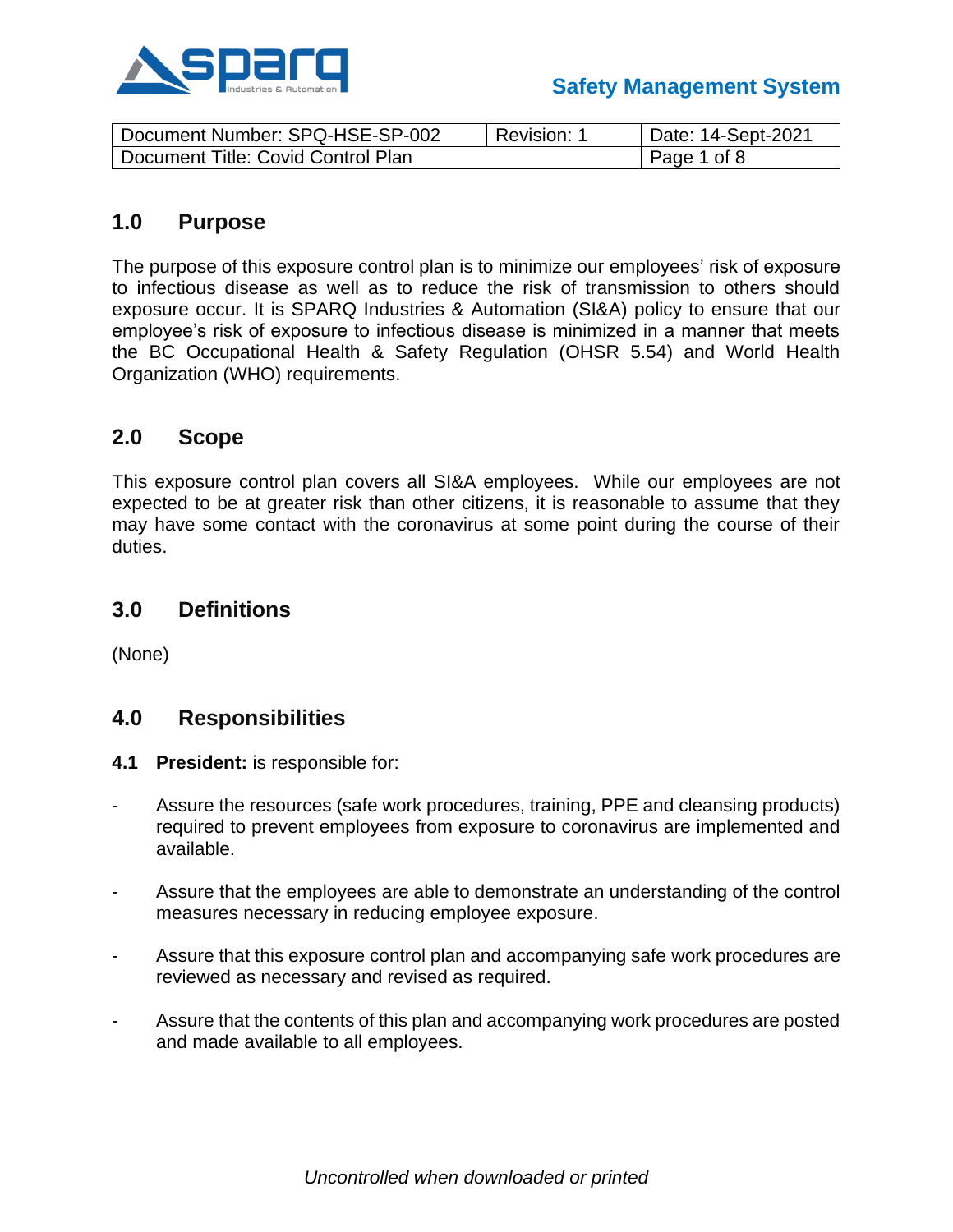

# **Safety Management System**

| Document Number: SPQ-HSE-SP-002    | Revision: | Date: 14-Sept-2021 |
|------------------------------------|-----------|--------------------|
| Document Title: Covid Control Plan |           | Page 2 of 8        |

#### **4.2 Project Supervisor:** is responsible for:

- Coordinating all control measures on site to reduce exposure to coronavirus. This includes but is not limited to the following:
	- Confirm that all employees are fit for duty each day and are not presenting symptoms related to the disease.
	- Start of shift updates.
	- Reviewing safe work procedures.
	- Provision of adequate cleaning material and PPE.
	- Enforces compliance with physical distancing (2m distance).
- Assuring that employees are adequately instructed on the controls required to reduce exposure to infectious disease.
- Assures that Employees practice good hygiene and keep areas where they meet and eat food clean and tidy. This includes but is not limited to table surfaces, washrooms, telephones, keyboards, vehicles and mechanical equipment, tools and waste receptacles.
- Conduct inspections to ensure standards of cleanliness, hygiene and physical distancing are being maintained.
- Direct all work in a manner that eliminates or minimizes risk to employees.

#### **4.3 Company Employees:** are responsible for:

- Recognize the hazards associated with exposure to infectious disease. This includes the symptoms related to the disease and the potential of being a carrier of the virus and transmitting it to others. If the employee is sick, he/she must not come into work until the symptoms disappear.
- Follow established safe work procedures to prevent exposure, e.g. cleanliness, good hygiene, physical distancing, use of PPE and appropriate rest and diet.
- Clean up after preparing food and/or eating lunch.
- Wipes down commonly used surfaces in vehicles and tools with disinfectant wipes or other adequate cleaning materials.
- Reports areas of substandard cleanliness. Takes out garbage and waste on a regular basis.

*Uncontrolled when downloaded or printed*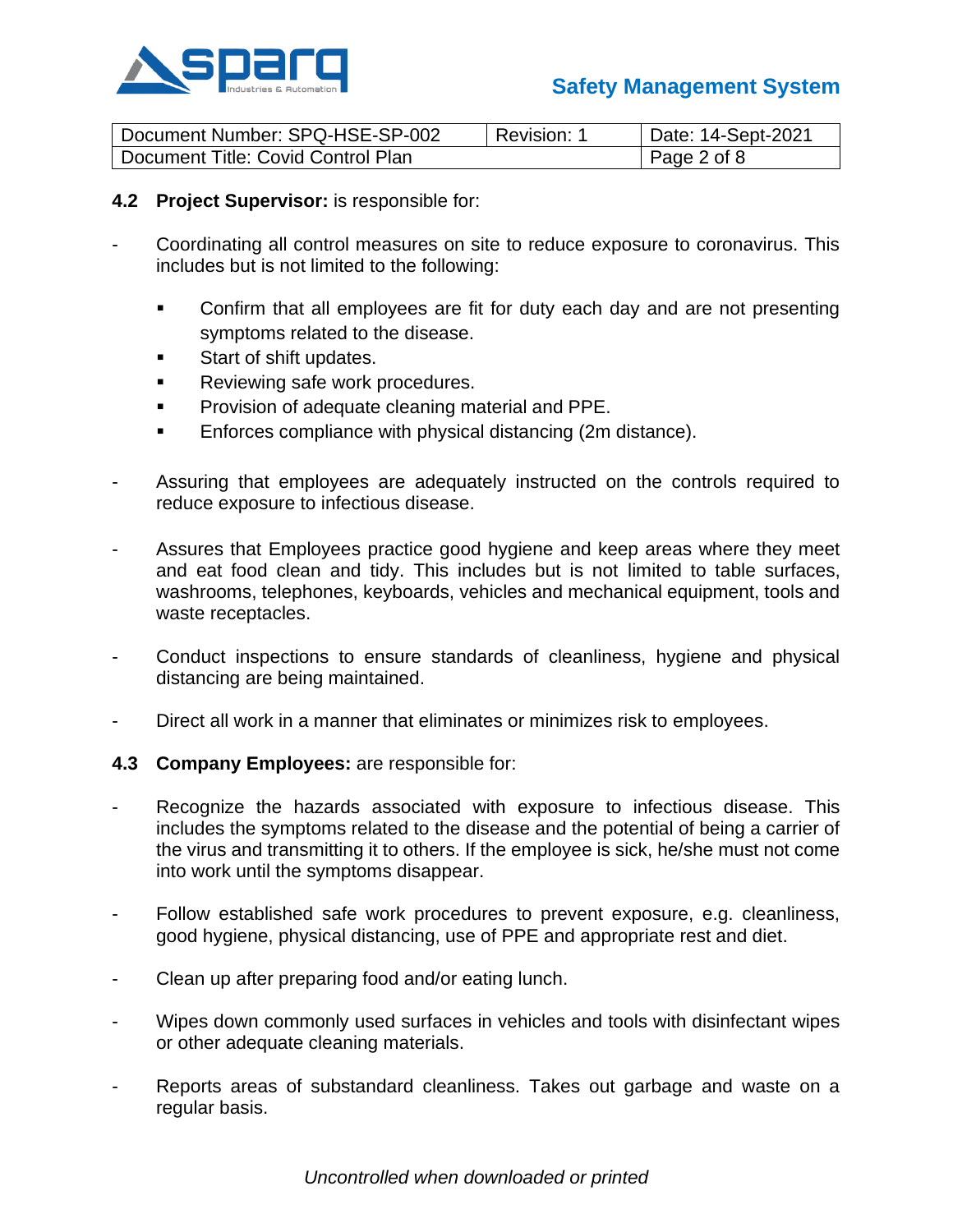

## **Safety Management System**

| Document Number: SPQ-HSE-SP-002    | Revision: | Date: 14-Sept-2021 |
|------------------------------------|-----------|--------------------|
| Document Title: Covid Control Plan |           | Page 3 of 8        |

- Report to supervisor if suffering from fever or cough. Doesn't come to work if not feeling well.
- If sickness persists; contacts health care professional.

### **5.0 Procedure**

5.1 Engineering controls, such as isolation in a controlled environment, are a preferred means of eliminating or minimizing exposure to any infectious disease. However, the ubiquitous nature of coronavirus makes this impracticable on many worksites. More realistic and immediate control strategies include rigorous personal and area hygiene practices, following physical distancing requirements between employees, and using respiratory protection if physical distancing is difficult to maintain – or as directed by public health authorities and WorkSafeBC.

A number of low-cost measures can be taken to prevent the spread of coronavirus infection in the workplace. These measures include the following:

- 5.1.1 Make sure the workplace is clean and hygienic:
	- Surfaces (desks and tables) and objects (telephones, keyboards) need to be regularly wiped down with disinfectant. This also includes vehicle cab (steering wheel, instrument) surfaces, mechanical equipment and tools.
- 5.1.2 Promote regular and thorough hand-washing by employees, contractors and clients:
	- Put alcohol-based sanitizing hand rub dispensers in prominent places around the workplace and in vehicles. Make sure these dispensers are regularly refilled.
	- Display posters promoting hand-washing. Wash with soap and water often for at least 20 seconds on every occasion.
	- Discuss the need to practice good personal hygiene during toolbox talks, safety meetings and "safety moments" at the start of meetings.
- 5.1.3 Ensure there is soap and paper towels available in all washrooms and kitchen areas.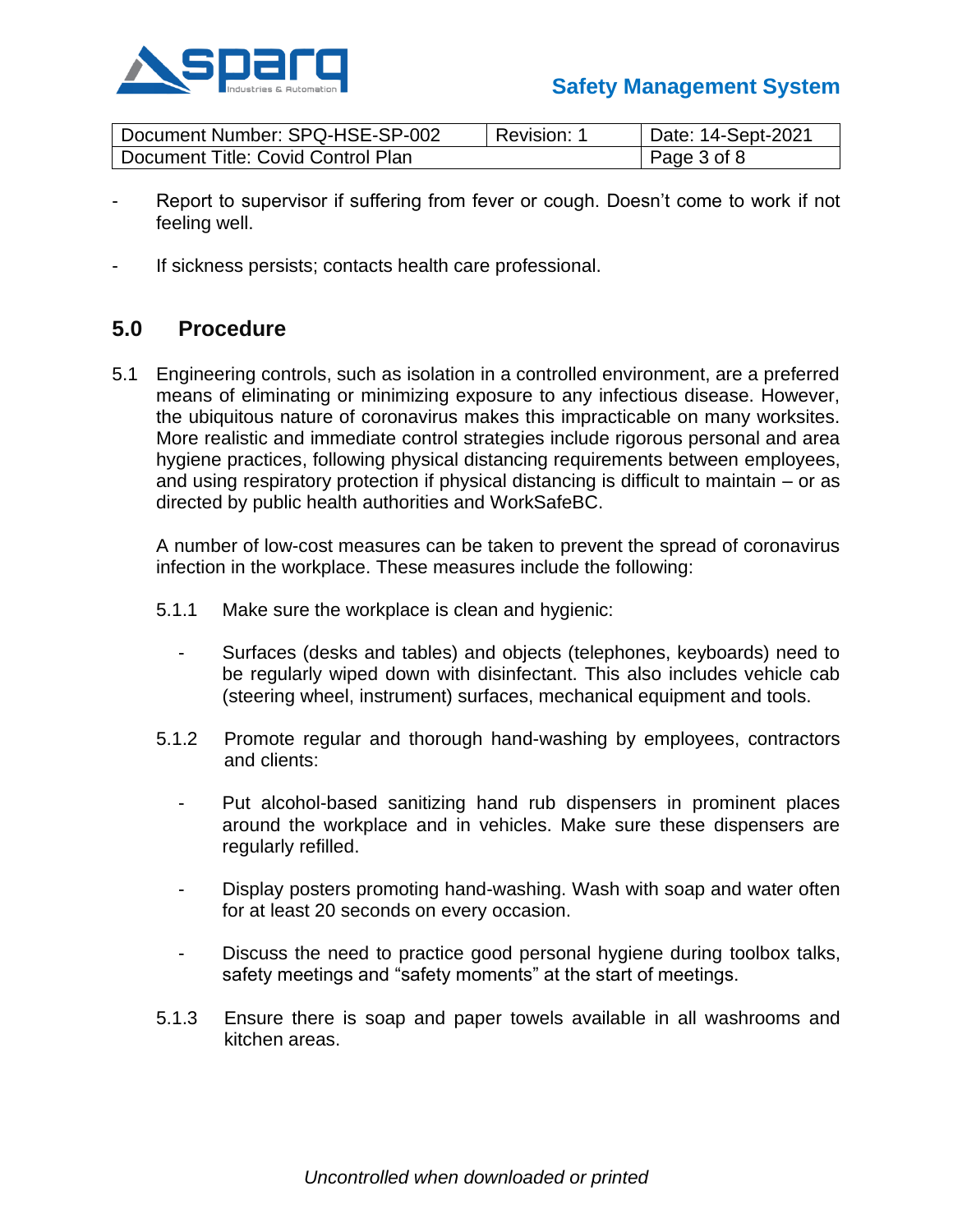

| Document Number: SPQ-HSE-SP-002    | Revision: 1 | Date: 14-Sept-2021 |
|------------------------------------|-------------|--------------------|
| Document Title: Covid Control Plan |             | Page 4 of 8        |

- 5.1.4 Keep lunch tables and food preparation areas clean. Regularly wash down lunch tables and food preparation areas. Dispose of trash in proper waste facilities.
- 5.1.5 Practice physical distancing on the job, in lunchrooms, during meetings and in vehicles (when possible). Home office interior space will be assessed an occupancy limit will be determined and posted. Space within the office will also be assessed with occupancy limit signs posted for common areas.
- 5.1.6 Use gloves when handling or touching materials that may be contaminated. Clean or replace the gloves on a regular basis.
- 5.1.7 N-95 disposable respirators and other forms of respiratory protection such as surgical masks will be worn by employees when performing tasks where physical distancing is a challenge and air circulation in the workspace is poor (indoors). Employees must wash their hands prior to putting respiratory protection on and before removing it.

Face coverings are to be worn by employees working in the home office while in common areas. Common areas have been defined as the main office entry, boardroom area and lunchroom/kitchen area<sup>1</sup>.

- 5.1.8 Consult the provincial health authority before embarking on travel either for work or pleasure. SI&A management will promote remote meetings for regular client business meetings and will make conscious choices to limit the amount of unnecessary interactions that could spread infection.
- 5.1.9 Should you develop a mild cough or low-grade fever (37.3 °C or more), stay at home. If it all possible, work from home if you are displaying symptoms related to coronavirus, e.g. dry cough, difficulty breathing and fever. Contact your supervisor and inform them of your condition – do not come into work.
- 5.1.10 If an employee develops even a mild cough or low-grade fever (37.3 °C or more) while at work, he/she will be asked to wash/sanitize their hands, provided a mask and enter quarantine. This means avoiding close contact (2 meters or greater) with people, including family members. He/she will need to contact their local health care provider or public health department to provide details on their condition, as applicable.

If the employee is severely ill (e.g. difficulty breathing, chest pain) 9-1-1 will be contacted.

*<sup>1</sup> Mandated in Order of the Provincial Health Officer – Workplace Safety (dated January 20, 2022).*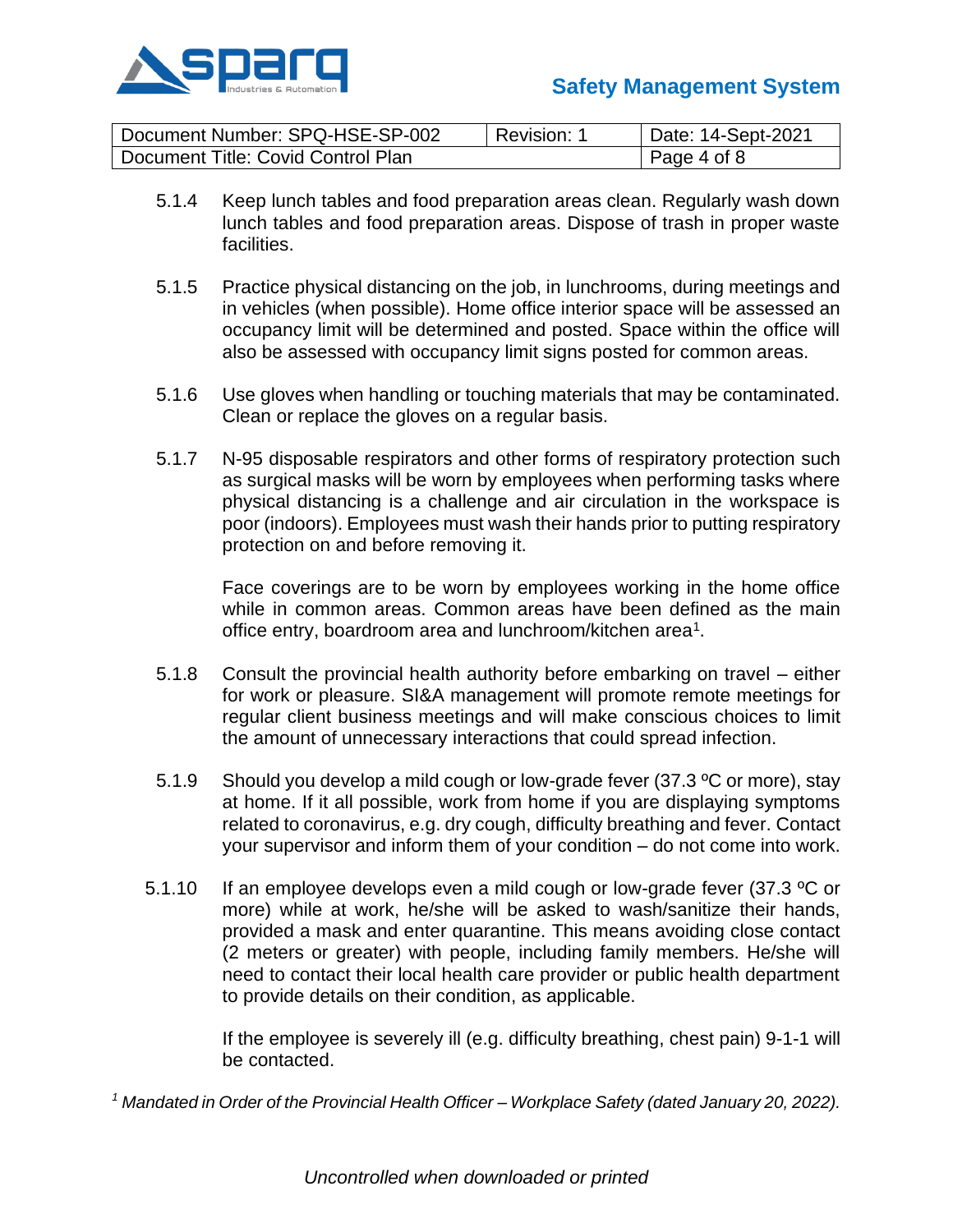

| Document Number: SPQ-HSE-SP-002    | Revision: | Date: 14-Sept-2021 |
|------------------------------------|-----------|--------------------|
| Document Title: Covid Control Plan |           | Page 5 of 8        |

**The best way all employees can protect themselves against coronavirus infection is to practice good hygiene; keep fingers out of your nose and mouth, keep hands away from the face and cover your mouth with the inner elbow when you cough. Physical distancing – keeping yourself 2m away from others – is also an effective control.**

- 5.2 Should an employee test positive for coronavirus, the following steps will need to be taken:
	- The employee will need to self-quarantine for 5 days. During this period, the employee will stay in contact with his/her supervisor to keep them updated on their status.
	- If the employee is persistently asymptomatic, the infected employee can return to work after 5 days.
	- All work areas and equipment which the infected employees may have come into contact with will be delineated as a "no-go" zone until these areas and equipment have been cleaned thoroughly using an effective cleaning product.
	- Only after this cleaning will employees be authorized to re-enter the work area and/or equipment and work resume.

Employees are encouraged to familiarize themselves with the latest guidance prescribed by the BC Center for Disease Control regarding Covid-19 symptom identification and management.

[http://www.bccdc.ca/health-info/diseases-conditions/covid-19/if-you-have-covid-](http://www.bccdc.ca/health-info/diseases-conditions/covid-19/if-you-have-covid-19#testedpositive)[19#testedpositive](http://www.bccdc.ca/health-info/diseases-conditions/covid-19/if-you-have-covid-19#testedpositive)

# **6.0 Informative Coronavirus Medical Science Facts**

- 6.1 The virus is not a living organism, but an RNA Virus covered by a protective layer of lipid (fat). It's little more than a packet of genetic material surrounded by a spikey protein shell one-thousandth the width of an eyelash. As soon as it gets into a human airway, the virus hijacks our cells to create millions more versions of itself.
- 6.2 Since the virus is not a living organism but a virus, it is not killed but rather decays on its own. The disintegration time depends on the temperature, humidity and type of material where the virus lies.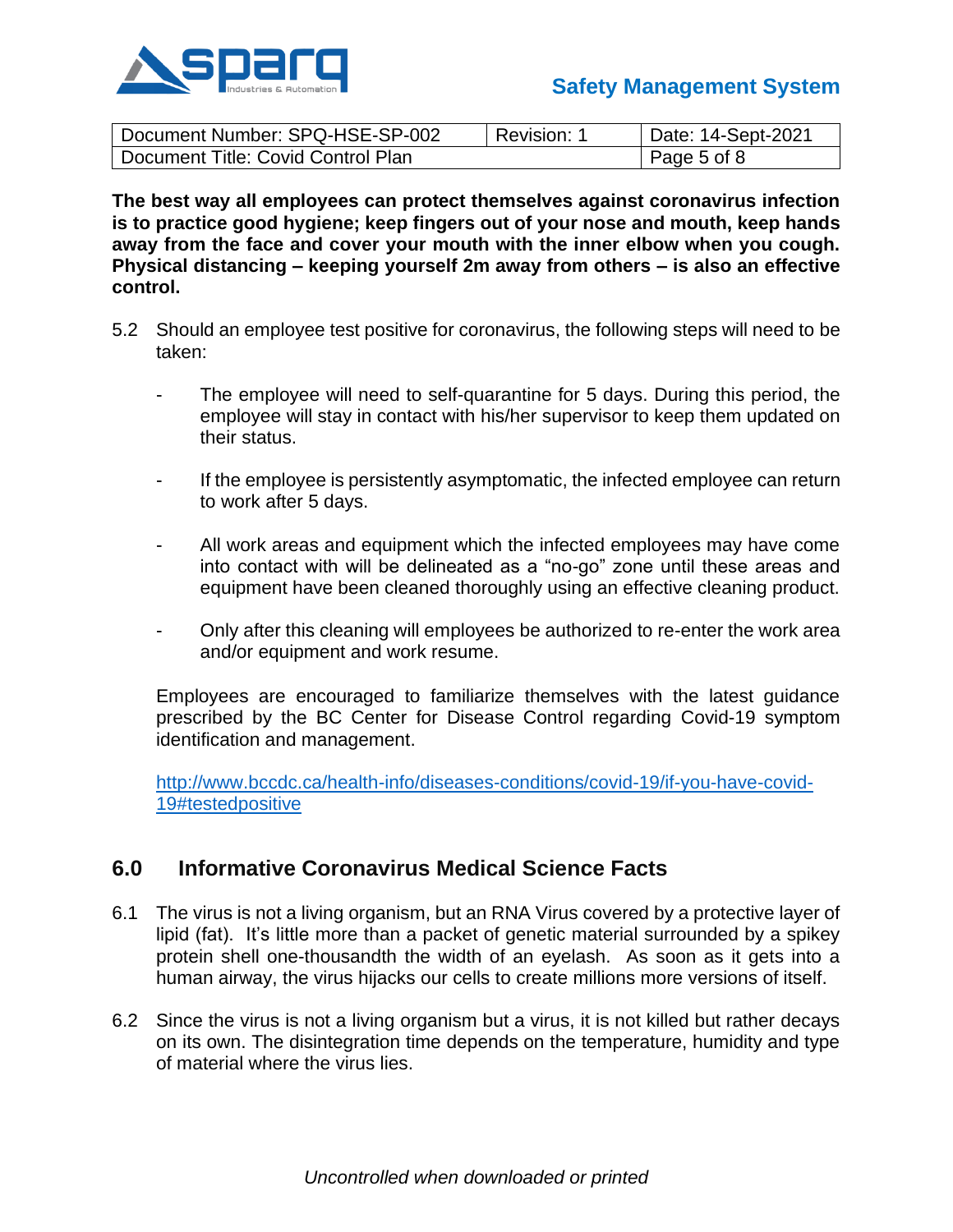

| Document Number: SPQ-HSE-SP-002    | Revision: | Date: 14-Sept-2021 |
|------------------------------------|-----------|--------------------|
| Document Title: Covid Control Plan |           | Page 6 of 8        |

6.3 The virus is very fragile; the only thing that protects it is a thin outer layer of fat. That is why any soap or detergent is the best remedy, because the foam cuts through the fat. (That is why you have to rub so much: for 20 seconds or more, to make a lot of foam). By dissolving the fat layer, the virus disperses and breaks down on its own.

Other hand-washing factors are comparatively less important. When deciding between using hot or cold water, "the short answer is, water temperature doesn't matter," says Donald Schaffner, a researcher at Rutgers University. There is no difference in how many microorganisms remain, so use whatever feels good for you. "If the water temperature is comfortable, what that means is that you're going to do the best, most careful job," he says. Likewise, the amount of soap you use need not be precise, provided you have enough to get a nice lather going.

- 6.4 Wash or sanitize your hands before and after touching mucosa, locks, knobs, switches, remote control, cell phone, watches, computers, desks, TV, etc., and when using the bathroom.
- 6.5 The Centre for Disease Control recommends that fingernails be kept short and that people should refrain from biting, chewing and picking at cuticles. While it's not known how long the coronavirus can live on skin or nails, longer nails or nails that aren't properly cleaned can harbor germs and potentially spread the coronavirus.
- 6.6 Alcohol or any mixture with alcohol over 70% will dissolve the external fat or lipid layer of the virus.
- 6.7 Diluted household bleach solutions may be used for cleansing and disinfecting surfaces. To make a bleach solution, mix 5 tablespoons  $(1/3<sup>rd</sup> cup)$  bleach per gallon of water, or 4 teaspoons bleach per quart of water.
- 6.8 The virus is not a living organism like bacteria; we cannot kill what is not alive with antibiotics. But the virus quickly disintegrates its structure with the precautions described above.
- 6.9 While the virus is glued to a porous surface, it is inert and will disintegrate over time. The following provides some idea of how the coronavirus can survive on various surfaces:
	- 3 hours on fabric and porous material.
	- 4 hours on copper.
	- 24 hours on cardboard.
	- 42 hours on metal.
	- 72 hours on plastic.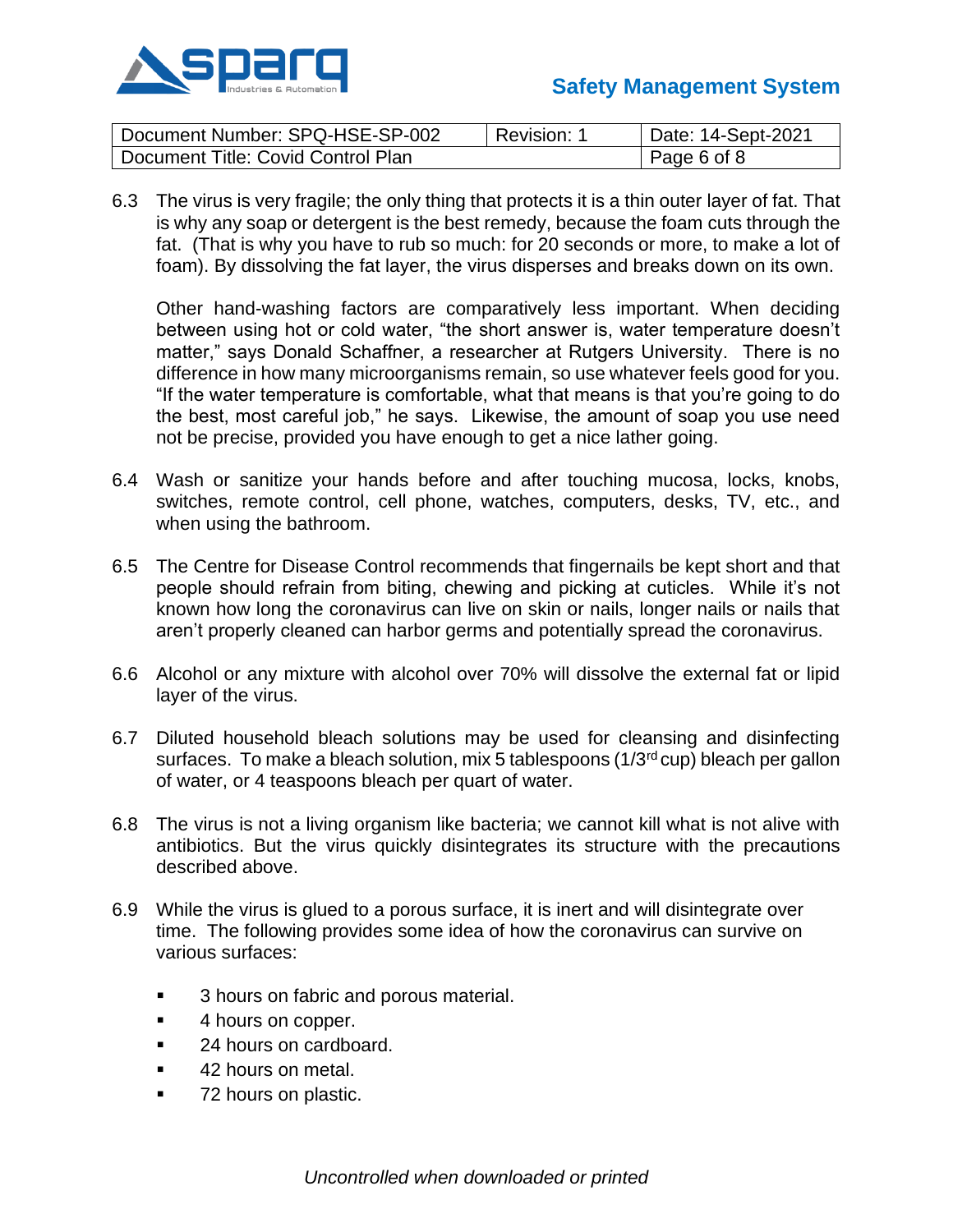

# **Safety Management System**

| Document Number: SPQ-HSE-SP-002    | Revision:   | Date: 14-Sept-2021 |
|------------------------------------|-------------|--------------------|
| Document Title: Covid Control Plan | Page 7 of 8 |                    |

- 6.10 If possible, do not shake dirty laundry. Dirty laundry, when shaken, can release the virus in the air which can then stay airborne for up to 3 hours and eventually lodge in your nose.
- 6.11 The virus CANNOT be absorbed through skin.
- 6.12 Vinegar is NOT useful because it does not break down the protective layer of fat on the virus.
- 6.13 Unlike the flu, the sensitivity of the coronavirus to temperature and humidity aren't known. Therefore, it is pure speculation to assume conditions for virus survivability will deteriorate in the spring and summer.
- 6.14 Room ventilation, open space, and the proper use and disinfection of high use rooms like toilets can effectively limit aerosol transmission of the coronavirus.

### **7.0 References**

Harvard University Health: [https://www.health.harvard.edu/diseases-and](https://www.health.harvard.edu/diseases-and-conditions/coronavirus-resource-center)[conditions/coronavirus-resource-center](https://www.health.harvard.edu/diseases-and-conditions/coronavirus-resource-center)

Center for Disease Control: [https://www.cdc.gov/coronavirus/2019-ncov/prevent-getting](https://www.cdc.gov/coronavirus/2019-ncov/prevent-getting-sick/disinfecting-your-home.html)[sick/disinfecting-your-home.html](https://www.cdc.gov/coronavirus/2019-ncov/prevent-getting-sick/disinfecting-your-home.html)

WorkSafe BC – Ventilation: [https://www.worksafebc.com/en/resources/health](https://www.worksafebc.com/en/resources/health-safety/information-sheets/prevent-spread-communicable-disease-ventilation-air-circulation?lang=en)[safety/information-sheets/prevent-spread-communicable-disease-ventilation-air](https://www.worksafebc.com/en/resources/health-safety/information-sheets/prevent-spread-communicable-disease-ventilation-air-circulation?lang=en)[circulation?lang=en](https://www.worksafebc.com/en/resources/health-safety/information-sheets/prevent-spread-communicable-disease-ventilation-air-circulation?lang=en)

Work Safe BC – Construction Industry Guidance: <https://www.worksafebc.com/en/covid-19/industry-specific-information/construction>

Work Safe BC – Office Guidance: [https://www.worksafebc.com/en/covid-19/industry](https://www.worksafebc.com/en/covid-19/industry-specific-information/offices)[specific-information/offices](https://www.worksafebc.com/en/covid-19/industry-specific-information/offices)

Government of BC: [https://www2.gov.bc.ca/gov/content/health/about-bc-s-health-care](https://www2.gov.bc.ca/gov/content/health/about-bc-s-health-care-system/office-of-the-provincial-health-officer/current-health-topics/covid-19-novel-coronavirus)[system/office-of-the-provincial-health-officer/current-health-topics/covid-19-novel](https://www2.gov.bc.ca/gov/content/health/about-bc-s-health-care-system/office-of-the-provincial-health-officer/current-health-topics/covid-19-novel-coronavirus)[coronavirus](https://www2.gov.bc.ca/gov/content/health/about-bc-s-health-care-system/office-of-the-provincial-health-officer/current-health-topics/covid-19-novel-coronavirus)

BC Center of Disease Control – Mask Guidance: [http://www.bccdc.ca/health](http://www.bccdc.ca/health-info/diseases-conditions/covid-19/prevention-risks/masks)[info/diseases-conditions/covid-19/prevention-risks/masks](http://www.bccdc.ca/health-info/diseases-conditions/covid-19/prevention-risks/masks)